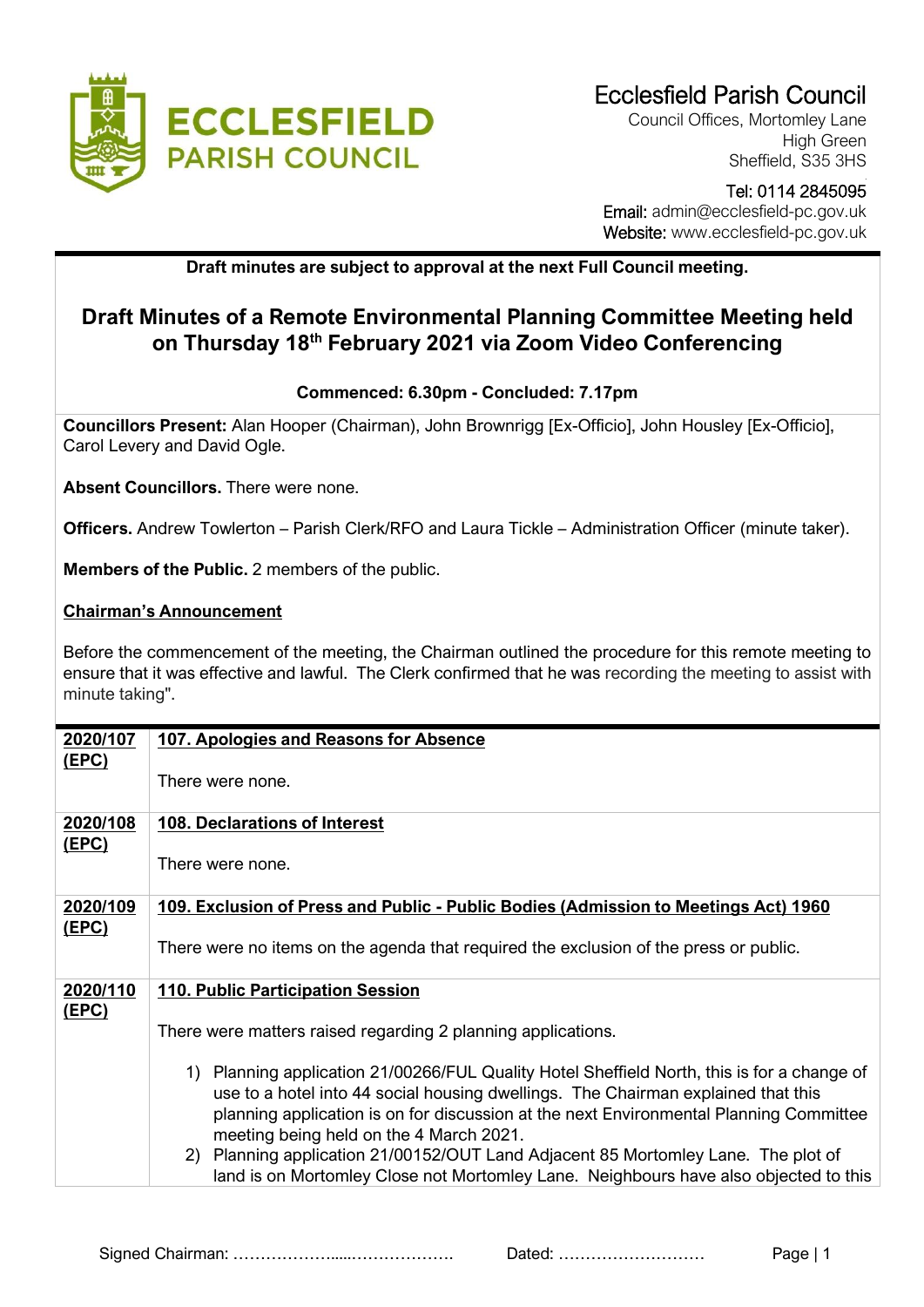|                   | planning application. This application is being consulted upon under Planning Matters<br>112.1.                                                                                                                                                                                                                                                                                                                                                                                                                                                                                                                                |
|-------------------|--------------------------------------------------------------------------------------------------------------------------------------------------------------------------------------------------------------------------------------------------------------------------------------------------------------------------------------------------------------------------------------------------------------------------------------------------------------------------------------------------------------------------------------------------------------------------------------------------------------------------------|
|                   |                                                                                                                                                                                                                                                                                                                                                                                                                                                                                                                                                                                                                                |
| 2020/111          | <b>111. Environmental Planning Minutes</b>                                                                                                                                                                                                                                                                                                                                                                                                                                                                                                                                                                                     |
|                   | To consider the Draft Minutes, including actions, of the Environmental Planning Committee<br>meeting held on 4 <sup>th</sup> February 2021.                                                                                                                                                                                                                                                                                                                                                                                                                                                                                    |
|                   | These were considered and approved subject to amendment of planning application number for<br>minute number 103.1.                                                                                                                                                                                                                                                                                                                                                                                                                                                                                                             |
|                   | Proposed by Councillor Alan Hooper and Seconded by Councillor David Ogle, and<br><b>RESOLVED:</b> That subject to the amended planning application number for minute number 103.1<br>that the draft minutes be endorsed.                                                                                                                                                                                                                                                                                                                                                                                                       |
| 2020/112<br>(EPC) | <b>112. Planning Matters</b>                                                                                                                                                                                                                                                                                                                                                                                                                                                                                                                                                                                                   |
|                   | 112.1 To note and consider the list of planning applications for comment since the last meeting<br>and any delegated to the Admin Officer in accordance with Council Policy.                                                                                                                                                                                                                                                                                                                                                                                                                                                   |
|                   | 10 were considered.                                                                                                                                                                                                                                                                                                                                                                                                                                                                                                                                                                                                            |
|                   | Proposed by Councillor Alan Hooper and Seconded by Councillor David Ogle, and<br><b>RESOLVED:</b> That the Council has no objections or comments to make on these planning<br>applications, except for:                                                                                                                                                                                                                                                                                                                                                                                                                        |
|                   | 1) 21/00152/OUT - Land Adjacent 85 Mortomley Lane, Sheffield, S35 3HS - an objection<br>from a neighbouring property was noted. The Planning Committee agreed to object on<br>this application on the grounds that:<br>The plot of land seems inadequate for the size of the building.<br>$\bullet$<br>• Overdevelopment of that area.<br>Loss of natural habitat and species.<br>$\bullet$<br>It supports neighbours objection.<br>$\bullet$<br>2) 21/00075/FUL - 64 Greenhead Lane, Sheffield, S35 2TP - objections from neighbouring<br>properties was noted. The Planning Committee agree to object on this application on |
|                   | the grounds that:<br>Overlooking of neighbouring properties.<br>$\bullet$<br>Loss of privacy to neighbouring properties.<br>$\bullet$<br>Drainage issues - a hardstanding to be put in place to drain away excess water<br>away from the site.<br>It supports neighbours objections.<br>$\bullet$                                                                                                                                                                                                                                                                                                                              |
|                   | 3) 21/00459/FUL – 8 Minster Close, Sheffield, S35 9XR – an objection from a neighbouring<br>property was noted. The Planning Committee agreed to object on this application on the<br>grounds that:<br>The boundary wall at 1.8m is high.<br>$\bullet$                                                                                                                                                                                                                                                                                                                                                                         |
|                   | Encroachment onto neighbouring property.<br>$\bullet$<br>The boundary line is not clear on the plans. Clearer plans are needed to indicate<br>$\bullet$<br>the boundary line.<br>It supports the neighbour objection.<br>$\bullet$                                                                                                                                                                                                                                                                                                                                                                                             |
|                   | 4) 21/00491/TEL - Land at Junction Greengate Lane, School Road, High Green, Sheffield,<br>S35 4JF - an objection from a neighbouring property was noted. The Planning<br>Committee strongly object to this application on the grounds that:<br>Unacceptable siting of the mast.<br>$\bullet$<br>If installed the cabinets for the mast would be at ground level.<br>$\bullet$<br>The electronics for the mast being near to the Primary School.<br>$\bullet$                                                                                                                                                                   |